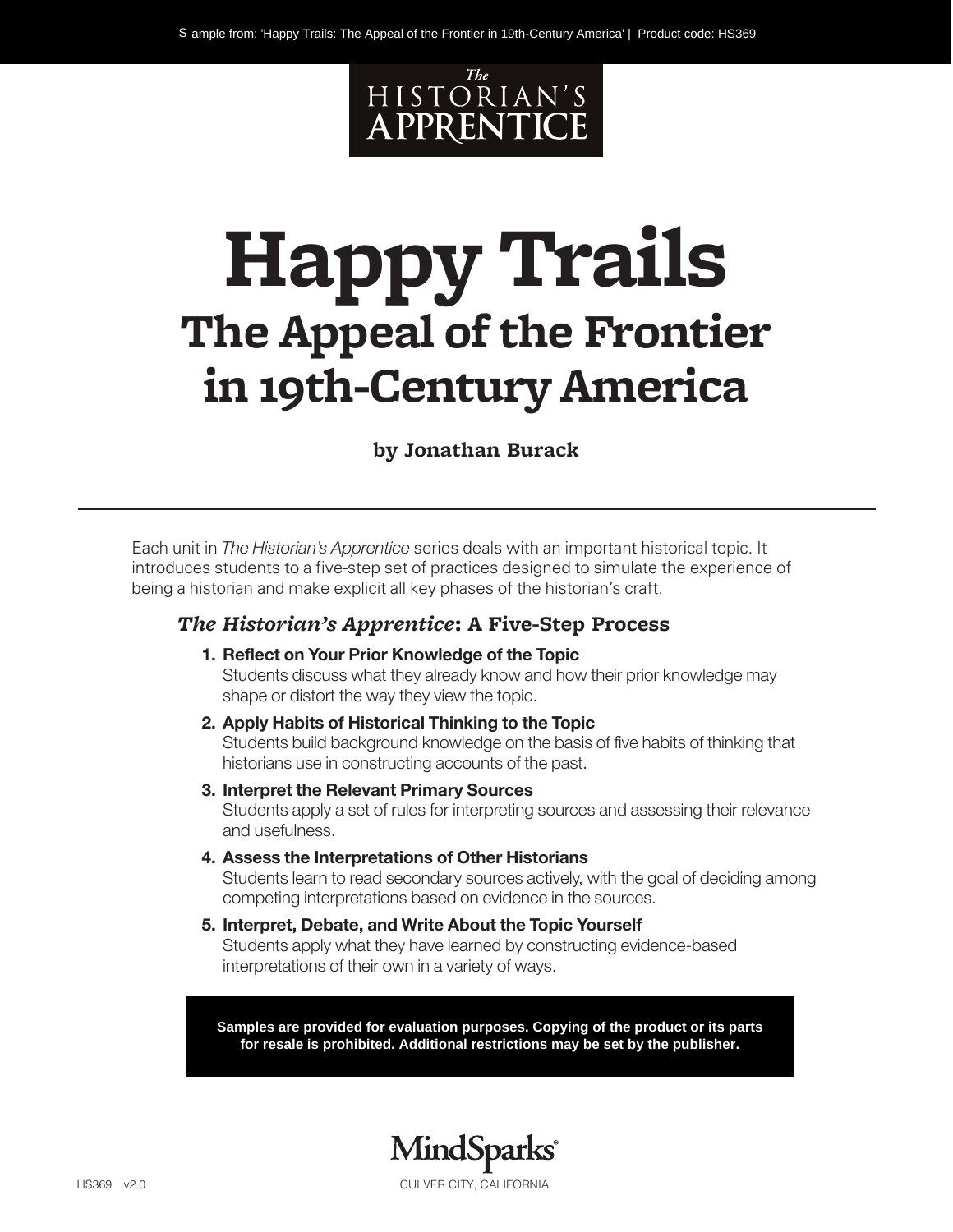

©2009 MindSparks, a division of Social Studies School Service All rights reserved

Printed in the United States of America

MindSparks 10200 Jefferson Boulevard., P.O. Box 802 Culver City, CA 90232-0802 United States of America

(310) 839-2436 (800) 421-4246

http://mindsparks.com access@mindsparks.com

Only those pages intended for student use as handouts may be reproduced by the teacher who has purchased this volume. No part of this publication may be reproduced, stored in a retrieval system, or transmitted, in any form or by any means—electronic, mechanical, photocopying, recording—without prior written permission from the publisher.

ISBN: 978-1-57596-288-7 Product Code: HS369 v2.0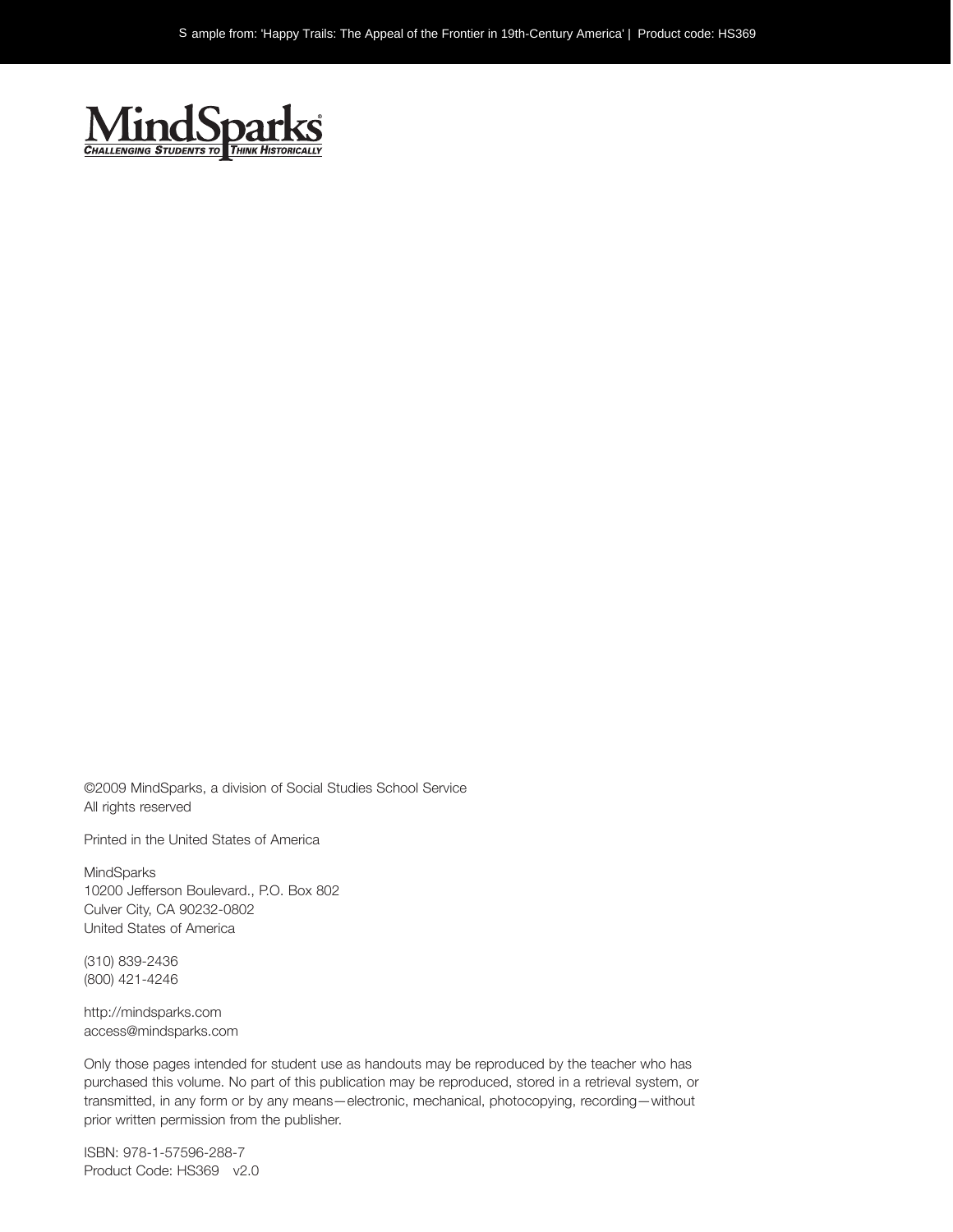# **Teacher Introduction**

# *Teaching the Historian's Craft*

The goal of *The Historian's Apprentice* units is to expose students in a manageable way to the complex processes by which historians practice their craft. By modeling what historians do, students will practice the full range of skills that make history the unique and uniquely valuable challenge that it is.

Modeling the historian's craft is not the same as being a historian—something few students will become. Therefore, a scaffolding is provided here to help students master historical content in a way that will be manageable and useful to them.

Historical thinking is not a simple matter of reciting one fact after another, or even of mastering a single, authoritative account. It is disciplined by evidence, and it is a quest for truth; yet, historians usually try to

clarify complex realities and make tentative judgments, not to draw final conclusions. In doing so, they wrestle with imperfect sets of evidence (the primary sources), detect multiple meanings embedded in those sources, and take into account varying interpretations by other historians. They also recognize how wide a divide separates the present from earlier times. Hence, they work hard to avoid presentmindedness and to achieve empathy with people who were vastly different from us.

In their actual practice, historians are masters of the cautious, qualified conclusion. Yet they engage, use their imaginations, and debate with vigor. It is this spirit and these habits of craft that *The Historian's Apprentice* seeks to instill in students.

# *The Historian's Apprentice: Five-Steps in Four Parts*

*The Historian's Apprentice* is a five-step process. However, the materials presented here are organized into four parts. Part I deals with the first two of the five steps of the process. Each of the other three parts then deals with one step in the process. Here is a summary of the four parts into which the materials are organized:

- **Teacher Introduction.** Includes suggested day-by-day sequences for using these materials, including options for using the PowerPoint presentations. One sequence is designed for younger students and supplies a page of vocabulary definitions.
- **Part 1.** A student warm-up activity, an introductory essay, a handout detailing a set of habits of historical thinking, and two PowerPoint presentations (*Five Habits of Historical Thinking* and *Happy Trails: The Appeal of the Frontier in 19th-Century America*). Part 1 (including the PowerPoints) deals with *The Historian's Apprentice* Steps 1 and 2.
- **Part 2.** A checklist for analyzing primary sources, several primary sources, and worksheets for analyzing them. Part 2 deals with *The Historian's Apprentice* Step 3.
- **Part 3.** Two secondary source passages and two student activities analyzing those passages. Part 3 deals with *The Historian's Apprentice* Step 4.
- **Part 4.** Two optional follow-up activities enabling students to write about and/or debate their own interpretations of the topic. Part 4 deals with *The Historian's Apprentice* Step 5.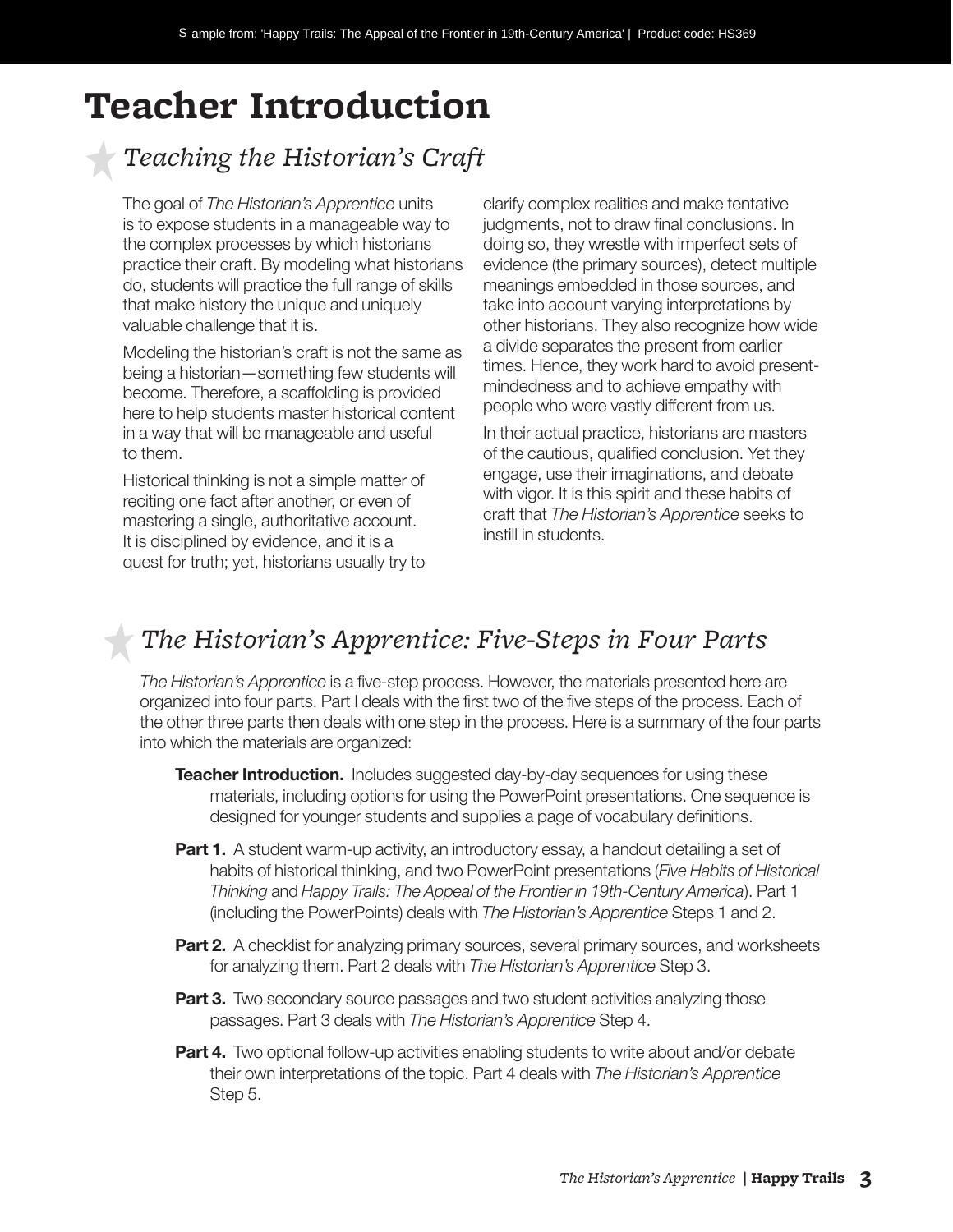#### *Teacher* **INTRODUCTION**

## *Suggested Five-Day Sequence*

Below is one possible way to use this *Historian's Apprentice* unit. Tasks are listed day by day in a sequence taking five class periods, with some homework and some optional follow-up activities.

**PowerPoint Presentation:** *Five Habits of Historical Thinking.* This presentation comes with each *Historian's Apprentice* unit. If you have used it before with other units, you need not do so again. If you decide to use it, incorporate it into the **Day 1** activities. In either case, give students the "Five Habits of Historical Thinking" handout for future reference. Those "five habits" are as follows:

- History Is Not the Past Itself
- The Detective Model: Problem, Evidence, Interpretation
- Time, Change, and Continuity
- Cause and Effect
- As They Saw It: Grasping Past Points of View

**Warm-Up Activity. Homework assignment:** Students do the *Warm-Up Activity*. This activity explores students' memories and personal experiences shaping their understanding of the topic.

**Day 1:** Discuss the *Warm-Up Activity*, then either have students read or review the "Five Habits of Historical Thinking" handout, or use the *Five Habits* PowerPoint presentation.

**Homework assignment:** Students read the background essay "America's Frontier Experience."

**Day 2:** Use the second PowerPoint presentation, *Happy Trails: The Appeal of the Frontier in 19th-Century America*, to provide an overview of the topic for this lesson. The presentation applies the Five Habits of Historical Thinking to this topic. Do the two activities embedded in the presentation.

**Homework assignment:** Students read the "Interpreting Primary Sources Checklist." The checklist teaches a systematic way to handle sources:

- Sourcing
- Contextualizing
- Interpreting meanings
- Point of view
- Corroborating sources
- **Day 3:** In class, students study some of the ten primary source documents and complete "Source Analysis" worksheets on them. They use their notes to discuss these sources. (Worksheet questions are all based on the concepts on the "Interpreting Primary Sources Checklist.")
- **Day 4:** In class, students complete the remaining "Source Analysis" worksheets and use their notes to discuss these sources. Take some time to briefly discuss the two secondary source passages students will analyze next.

**Homework assignment:** Student read these two secondary source passages.

- **Day 5:** In class, students do the two "Secondary Sources" activities and discuss them. These activities ask them to analyze the two secondary source passages using four criteria:
	- Clear focus on a problem or question
	- Position or point of view
	- Use of evidence or sources
	- Awareness of alternative explanations

**Follow-Up Activities** (optional, at teacher's discretion).

Do as preferred: the DBQ Essay Assignment and/or the Structured Debate.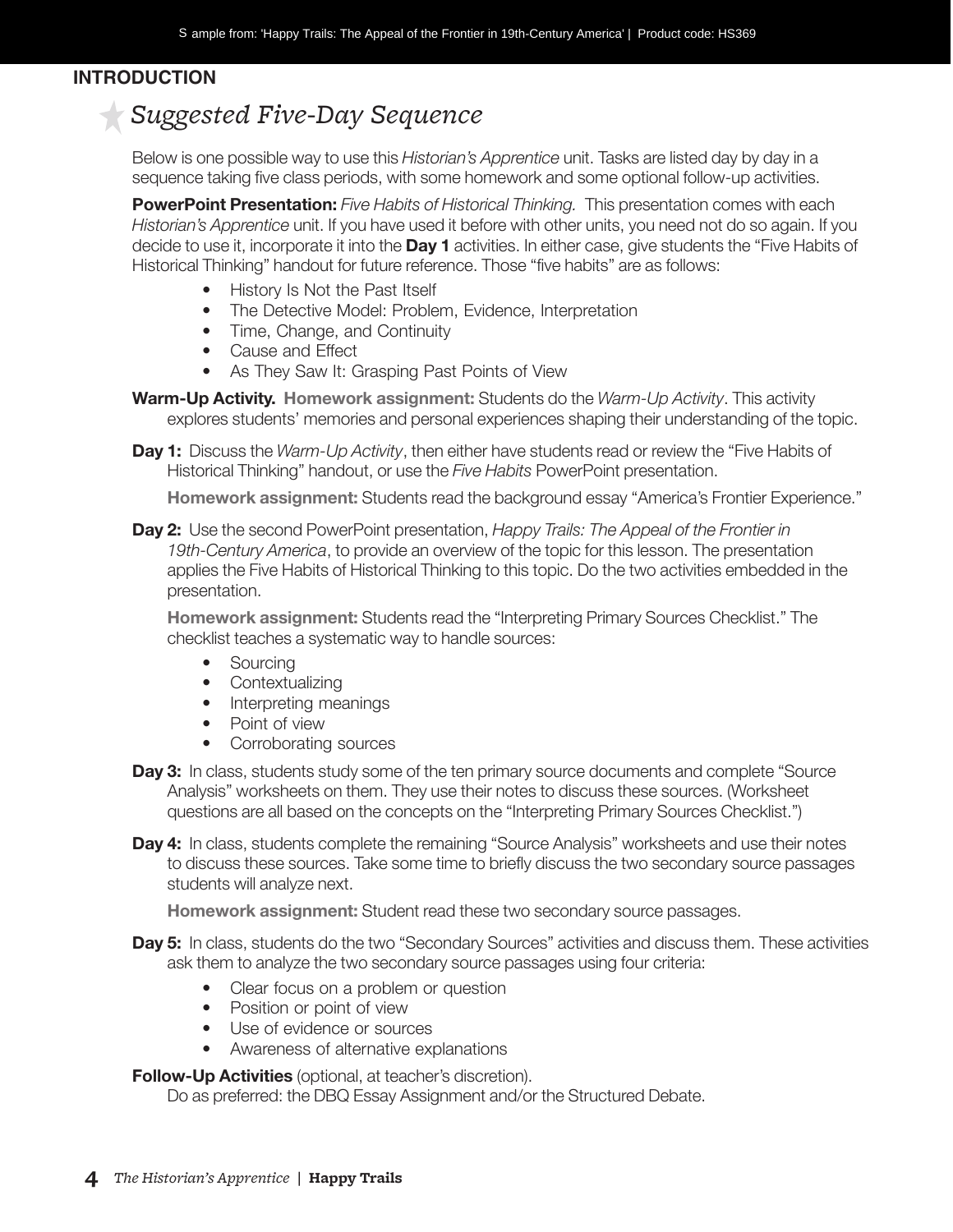#### *Teacher*  **INTRODUCTION**

# *Suggested Three-Day Sequence*

If you have less time to devote to this lesson, here is a suggested shorter sequence. The sequence does not include the PowerPoint presentation *Five Habits of Historical Thinking*. This presentation is included with each *Historian's Apprentice* unit. If you have never used it with your class, you may want to do so before following this three-day sequence.

The three-day sequence leaves out a few activities from the five-day sequence. It also suggests that you use only seven key primary sources. However, it still walks students through the steps of the *Historian's Apprentice* approach: clarifying background knowledge, analyzing primary sources, comparing secondary sources, and debating or writing about the topic.

- **Warm-Up Activity. Homework assignment:** Ask students to read or review the "Five Habits of Historical Thinking" handout and read the background essay "America's Frontier Experience."
- **Day 1:** Use the PowerPoint presentation *Happy Trails: The Appeal of the Frontier in 19th-Century America.* It provides an overview of the topic for this lesson by applying the Five Habits of Historical Thinking to it. Do the two activities embedded in the presentation.

**Homework assignment:** Students read or review the "Interpreting Primary Sources Checklist." The checklist teaches a systematic way to handle sources.

**Day 2:** In class, students study some of the ten primary source documents and complete "Source Analysis" worksheets on them. They then use their notes to discuss these sources. Documents 1, 2, 3a & 3b, 4, 7, and 9 are suggested.

You may wish to make your own choices of primary sources. Use your judgment in deciding how many of them your students can effectively analyze in a single class period.

**Homework assignment:** Student read the two secondary source passages.

- **Day 3:** In class, students do the two "Secondary Sources" activities and discuss them. These activities ask them to analyze the two secondary source passages using four criteria.
- **Follow-Up Activities** (optional, at teacher's discretion):

Do as preferred: the DBQ Essay Assignment and/or the Structured Debate.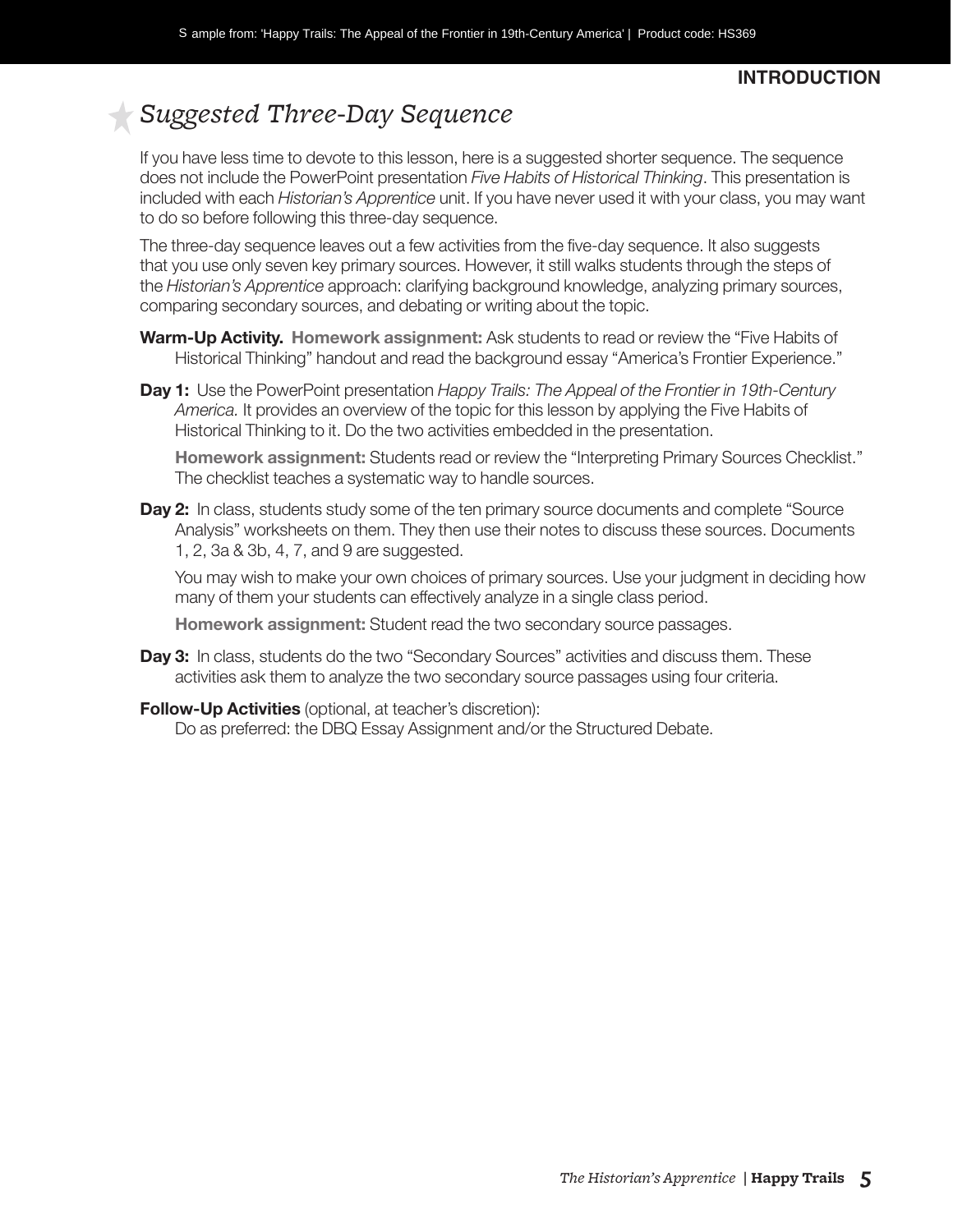#### *Teacher* **INTRODUCTION**

### *Suggestions for Use with Younger Students*

For younger students, parts of this lesson may prove challenging. If you feel your students need a somewhat more manageable path through the material, see the suggested sequence below.

If you want to use the *Five Habits of Historical Thinking* PowerPoint presentation, this sequence takes four class periods. If you do not use this PowerPoint, you can combine **Day 1** and **Day 2** and keep the sequence to just three days. We suggest using seven primary sources only. The ones listed for **Day 3** are less demanding in terms of vocabulary and conceptual complexity. For **Day 4**, we provide some simpler DBQs for the follow-up activities.

**Vocabulary:** A list of vocabulary terms in the sources and the introductory essay is provided on page 7 of this booklet. You may wish to hand this sheet out as a reading reference, you could make flashcards out of some of the terms, or you might ask each of several small groups to use the vocabulary sheet to explain terms found in one source to the rest of the class.

#### **SUGGESTED FOUR-DAY SEQUENCE**

- **Warm-Up Activity. Homework assignment:** Students do the Warm-Up Activity. This activity explores students' memories and personal experiences shaping their understanding of the topic.
- **Day 1:** Discuss the Warm-Up Activity. Show the *Five Habits of Historical Thinking* PowerPoint presentation (unless you have used it before and/or you do not think it is needed now). If you do not use this PowerPoint presentation, give students the "Five Habits of Historical Thinking" handout and discuss it with them.

**Homework assignment:** Ask students to read the background essay "America's Frontier Experience."

**Day 2:** Use the PowerPoint presentation *Happy Trails: The Appeal of the Frontier to 19th-Century America.* This introduces the topic for the lesson by applying the Five Habits of Historical Thinking to it. Do the two activities embedded in the presentation.

**Homework assignment:** Students read or review the "Interpreting Primary Sources Checklist." The checklist offers a systematic way to handle sources.

**Day 3:** Discuss the "Interpreting Primary Sources Checklist" and talk through one primary source document in order to illustrate the meaning of the concepts on the checklist. Next, have students complete "Source Analysis" worksheets after studying primary source documents 2, 3a & 3b, 4, 5, 7, and 10.

**Homework assignment:** Students read the two secondary source passages.

- **Day 4:** Students do *only* "Secondary Sources: Activity 2" and discuss it. This activity asks them to choose the two primary sources that best back up each secondary source passage.
- **Follow-Up Activities** (optional, at teacher's discretion):

Do as preferred: the DBQ Essay Assignment and/or the Structured Debate.

Here are some alternative DBQs tailored to the seven primary sources recommended here:

**"People heading west had many notions of the better life they would find. What happened to them rarely lived up to what they hoped for." Explain why you do or do not agree with this statement.** 

**Explain why it was easier for settlers to travel west in large companies of other settlers, rather than as single individuals or single families.**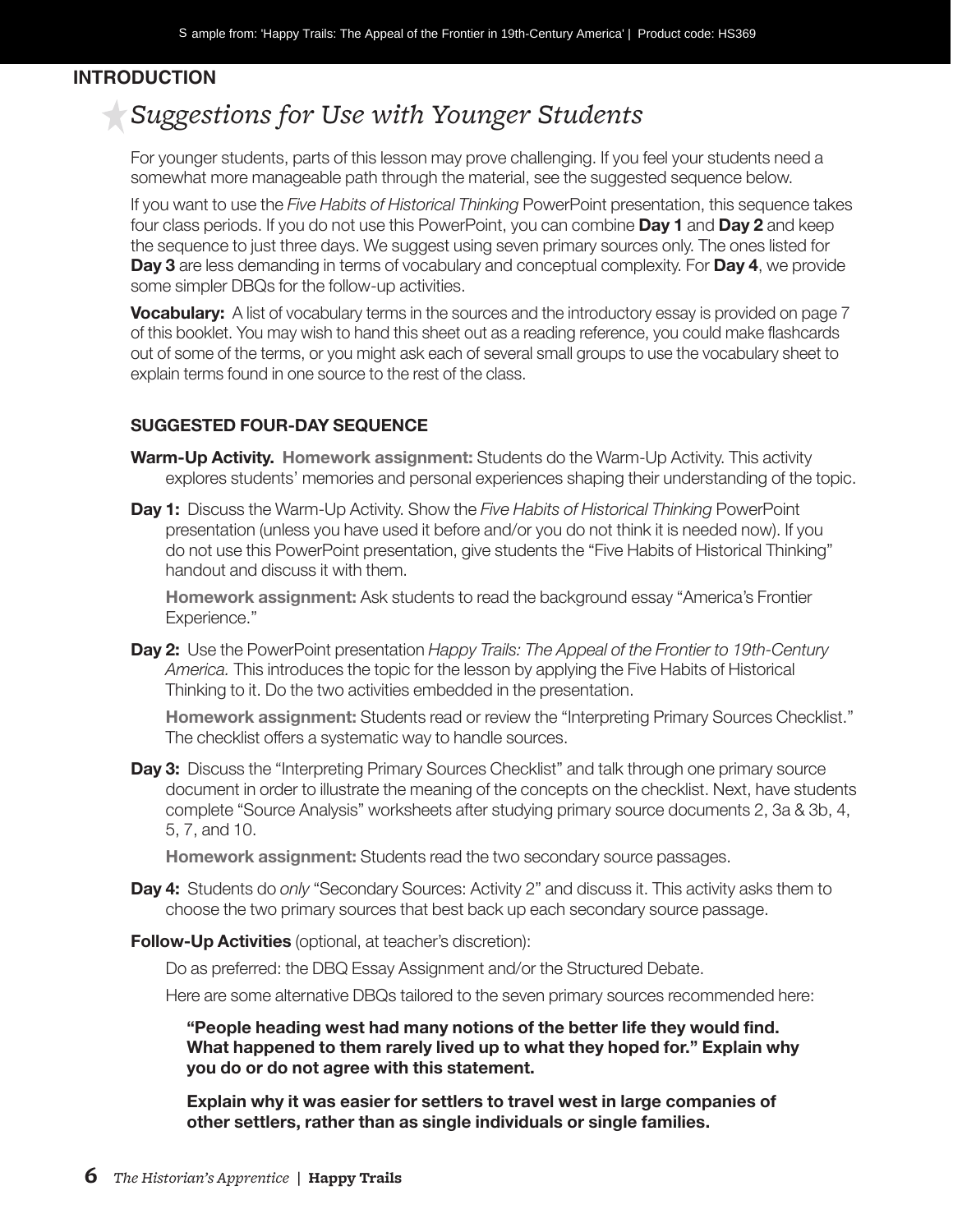#### **Vocabulary: The Introductory Essay**

- **arrogance:** A rude or domineering sense of superiority or pride
- **imperial:** In the manner of an emperor or powerful ruler
- **individualism:** A belief in the rights of the individual to act independently of others
- **influential:** Able to influence or sway many others
- **pessimistic:** Gloomy or lacking in hope about the future

#### **Vocabulary: The Primary Sources**

- **compensate:** To make up for, or to pay for some service
- **constituents:** In this case, those who authorize or elect someone to represent them
- **emigration:** The act of leaving one's homeland or region to move to another
- **ingenuity:** Cleverness; skill at inventing or developing methods or solutions
- **preparatory:** Describes something that helps to prepare or get ready for some activity
- **singular:** Unique or remarkable
- **traverse:** Move across
- **trifles:** Things of very little value

#### **Vocabulary: The Secondary Sources**

- **acuteness:** In this case, sharp or intense insight
- **buoyancy:** In this case, a cheerful, hopeful, and determined attitude
- **cautionary:** Containing a warning
- **expedients:** In this case, means to some end; actions taken to deal with some problem
- **exuberance:** Excess or being excessive in some way
- **incessant:** Unending; continual without letup
- **inquisitiveness:** Curiosity

*Vocabulary*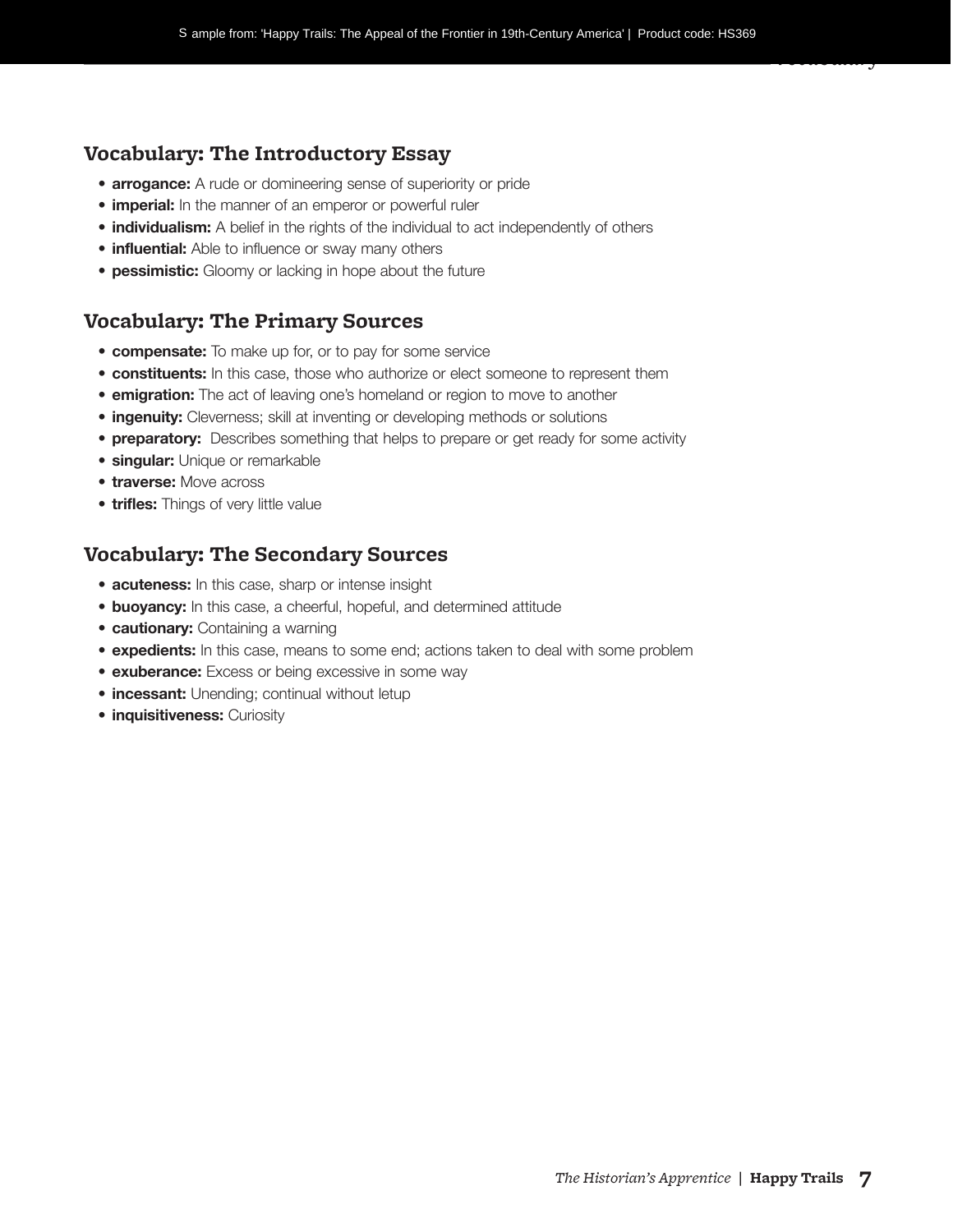#### *Teacher* **INTRODUCTION**

# **Part 1: The Frontier—Providing the Context**

**Note to the teacher:** The next pages provide materials meant to help students better understand and evaluate 19th-century frontier America. The materials also seek to teach students the Five Habits of Historical Thinking.

This section includes the following:

#### • **PowerPoint presentation:** *The Five Habits of Historical Thinking*

This presentation illustrates five habits of thought or modes of analysis that guide historians as they construct their secondary accounts of a topic. These Five Habits are not about skills used in analyzing primary sources. (Those are dealt with more explicitly in a handout in the next section.) These Five Habits are meant to help students see history as a way of thinking, not as the memorizing of disparate facts and pre-digested conclusions. The PowerPoint uses several historical episodes as examples to illustrate the Five Habits. In two places, it pauses to ask students to do a simple activity applying one of the habits to some of their own life experiences.

If you have used this PowerPoint with other *Historian's Apprentice* units, you may not need to use it again here.

#### • **Handout: "The Five Habits of Historical Thinking"**

This handout supplements the PowerPoint presentation. It is meant as a reference for students to use as needed. If you have used other *Historian's Apprentice* units, your students may only need to review this handout quickly.

#### • **Warm-Up Activity**

A simple exercise designed to help you see what students know about the frontier, what confuses them, or what ideas they may have absorbed about it from popular culture, friends and family, etc. The goal is to alert them to their need to gain a clearer idea of the past and be critical of what they think they already know.

#### • **Introductory essay: "America's Frontier Experience"**

The essay provides enough basic background information on the topic to enable students to assess primary sources and conflicting secondary source interpretations. At the end of the essay, students get some points to keep in mind about the nature of the sources they will examine and the conflicting secondary source interpretations they will debate.

#### • **PowerPoint presentation:** *Happy Trails: The Appeal of the Frontier in 19th-Century America*

This PowerPoint presentation reviews the topic for the lesson and shows how the Five Habits of Historical Thinking can be applied to a clearer understanding of it. At two points, the presentation calls for a pause and prompts students to discuss some aspects of their prior knowledge of the topic. The proposed sequences suggest using this PowerPoint presentation after assigning the introductory essay, but you may prefer to reverse this order.